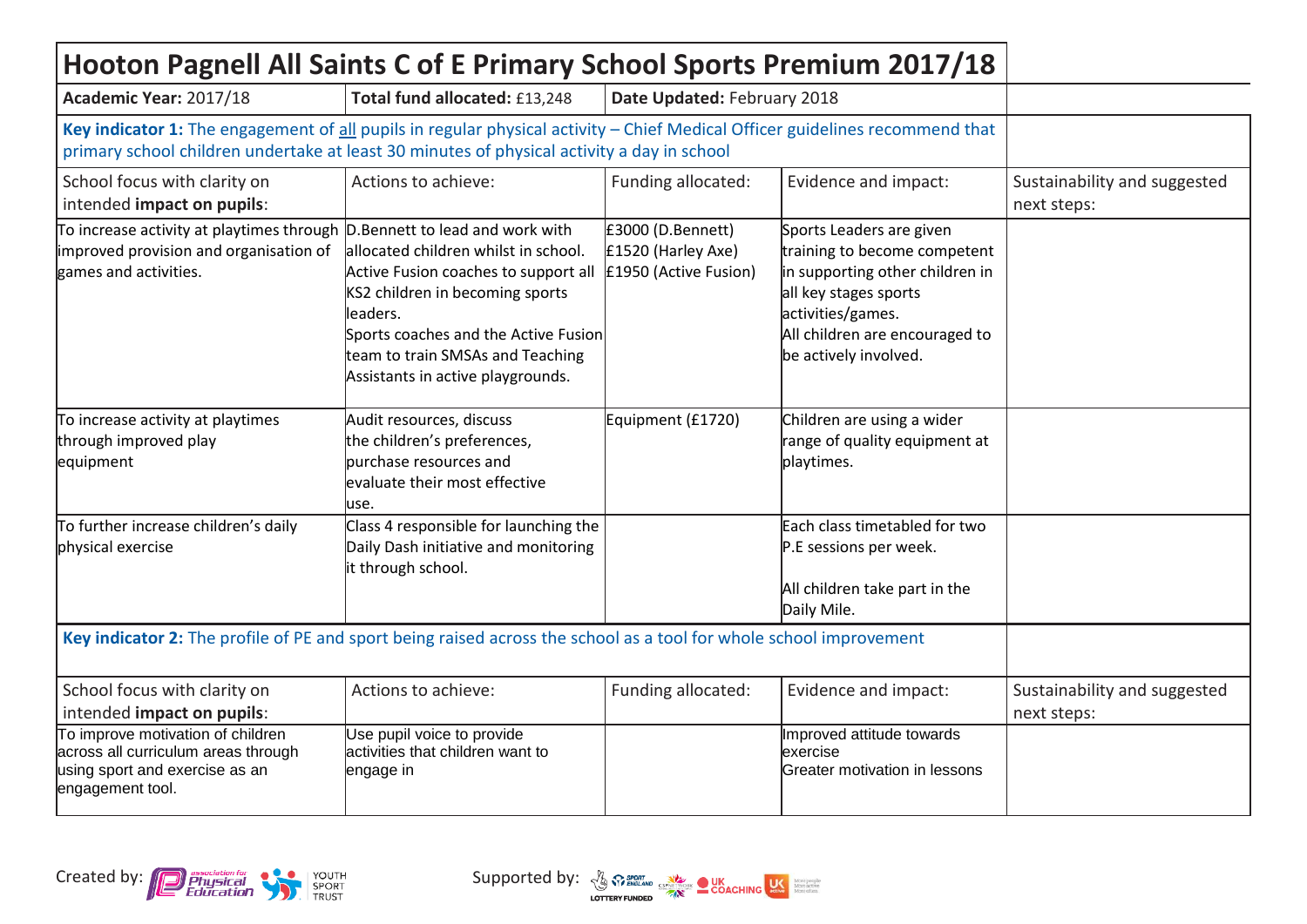| To involve children in Sports Leadership<br>to encourage others to take part in<br>activities/opportunities.                                                   | Hold regular meetings with Sports<br>eaders, Active Fusion and<br>D.Bennett.                                |                                                                                                                                      |  |
|----------------------------------------------------------------------------------------------------------------------------------------------------------------|-------------------------------------------------------------------------------------------------------------|--------------------------------------------------------------------------------------------------------------------------------------|--|
| To attend community<br>festivals/competitions that are opened up opportunity to experience different<br>for all key stages e.g cross country,<br>football etc. | Giving all pupils of all abilities an<br>activities within the JMAT sports<br>lcalendar.                    |                                                                                                                                      |  |
| To use 'Daily Dash' active<br>breaks to promote healthy<br>lifestyles                                                                                          | Improve children's attitude towards<br>lexercise<br>Increase understanding of the<br>importance of exercise | More children involved in<br>organised and effective physical<br>activity on a daily basis<br>Improved attitude towards<br>lexercise |  |
| To use social media/news letters to<br>celebrate school games values and<br>success.                                                                           | Promote achievements of pupils in<br>the wider community.                                                   | ClassDojo, newsletters,<br>community magazine and<br>Twitter used to celebrate<br>gymnastics success                                 |  |



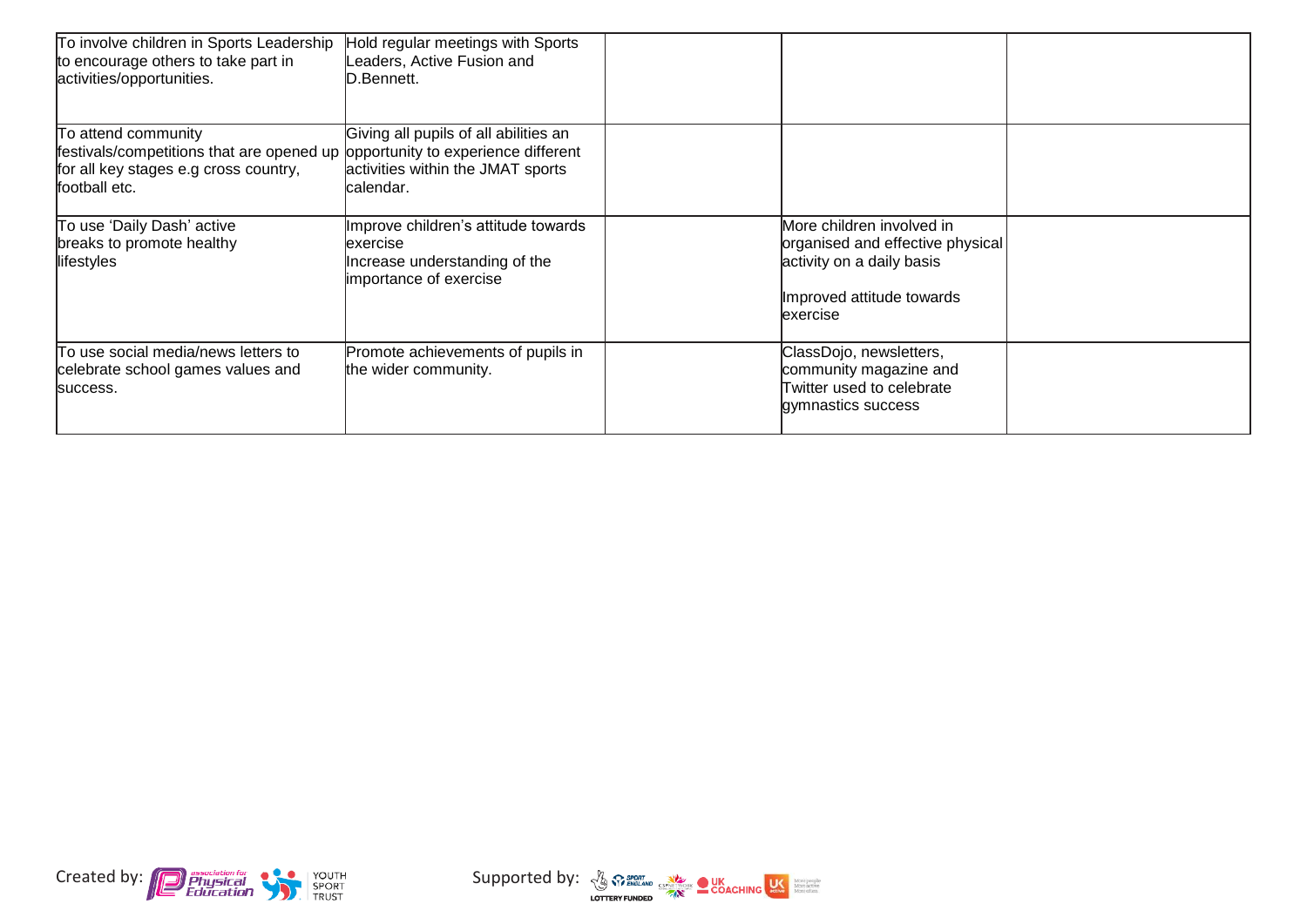| Key indicator 3: Increased confidence, knowledge and skills of all staff in teaching PE and sport                                                                                                                                                                                                                                                                                                           |                                                                                                                                                                                                                                                                                          |                                 |                                                                                                                                                                                                                                                                                                   |                                             |
|-------------------------------------------------------------------------------------------------------------------------------------------------------------------------------------------------------------------------------------------------------------------------------------------------------------------------------------------------------------------------------------------------------------|------------------------------------------------------------------------------------------------------------------------------------------------------------------------------------------------------------------------------------------------------------------------------------------|---------------------------------|---------------------------------------------------------------------------------------------------------------------------------------------------------------------------------------------------------------------------------------------------------------------------------------------------|---------------------------------------------|
| School focus with clarity on intended Actions to achieve:<br>limpact on pupils:                                                                                                                                                                                                                                                                                                                             |                                                                                                                                                                                                                                                                                          | Funding<br>allocated:           | Evidence and impact:                                                                                                                                                                                                                                                                              | Sustainability and suggested<br>next steps: |
| Pupils to have the opportunity to access<br>inclusive and high quality Physical<br>Education and School Sport.                                                                                                                                                                                                                                                                                              | D. Bennett and Active Fusion to<br>provide CPD to staff within lessons on<br>high quality Physical Education.<br>D. Bennett and Active Fusion will also<br>provide staff including SMSA with the<br>opportunity for CPD outside of<br>lessons in areas of development for<br>the school. | See KI1                         | All children participate in enriched PE<br>lessons with a specialist PE teacher.<br>A legacy role is fulfilled as Staff<br>subject knowledge is improved by<br>working with the specialist.<br>Staff confidence improved in teaching<br>good or better lessons.<br>Team teaching model in action. |                                             |
|                                                                                                                                                                                                                                                                                                                                                                                                             | Staff to the have opportunity to<br>access external CPD courses for<br>Physical Education/School Sport.                                                                                                                                                                                  | £500                            |                                                                                                                                                                                                                                                                                                   |                                             |
| To improve the assessment of PE in<br>school.                                                                                                                                                                                                                                                                                                                                                               | Staff to learn to assess children prior<br>to unit, differentiate during unit.<br>Transference of skills from teaching of<br>core subjects.                                                                                                                                              |                                 | Staff can accurately assess learning<br>by using the support of the PE<br>specialist                                                                                                                                                                                                              |                                             |
| To audit resources, maintain large<br>equipment and purchase new resources                                                                                                                                                                                                                                                                                                                                  | Purchase of new, enhanced sports<br>equipment which enables teachers /<br>coaches to check pupils<br>understanding, anticipate<br>interventions and introduce<br>differentiation.<br>Autumn – gym equipment checked by                                                                   | Resource<br>maintenance<br>£245 | Appropriate gymnastic equipment<br>checked by an appropriate body and<br>safe for use.                                                                                                                                                                                                            | Maintain                                    |
|                                                                                                                                                                                                                                                                                                                                                                                                             | appropriate body and<br>recommendations followed.<br>Spring 2 - Audit of all equipment and<br>purchase of needed requirements.                                                                                                                                                           | Resource<br>purchase<br>£800    |                                                                                                                                                                                                                                                                                                   |                                             |
| <b>P</b> Physical<br><i>Physical</i><br>Education<br>Created by:<br>  YOUTH<br>Supported by: $\frac{1}{2}$ $\frac{1}{2}$ $\frac{1}{2}$ $\frac{1}{2}$ $\frac{1}{2}$ $\frac{1}{2}$ $\frac{1}{2}$ $\frac{1}{2}$ $\frac{1}{2}$ $\frac{1}{2}$ $\frac{1}{2}$ $\frac{1}{2}$ $\frac{1}{2}$ $\frac{1}{2}$ $\frac{1}{2}$ $\frac{1}{2}$ $\frac{1}{2}$ $\frac{1}{2}$ $\frac{1}{2}$ $\frac{1}{2}$ $\frac{1}{2}$<br>SPORT |                                                                                                                                                                                                                                                                                          |                                 |                                                                                                                                                                                                                                                                                                   |                                             |



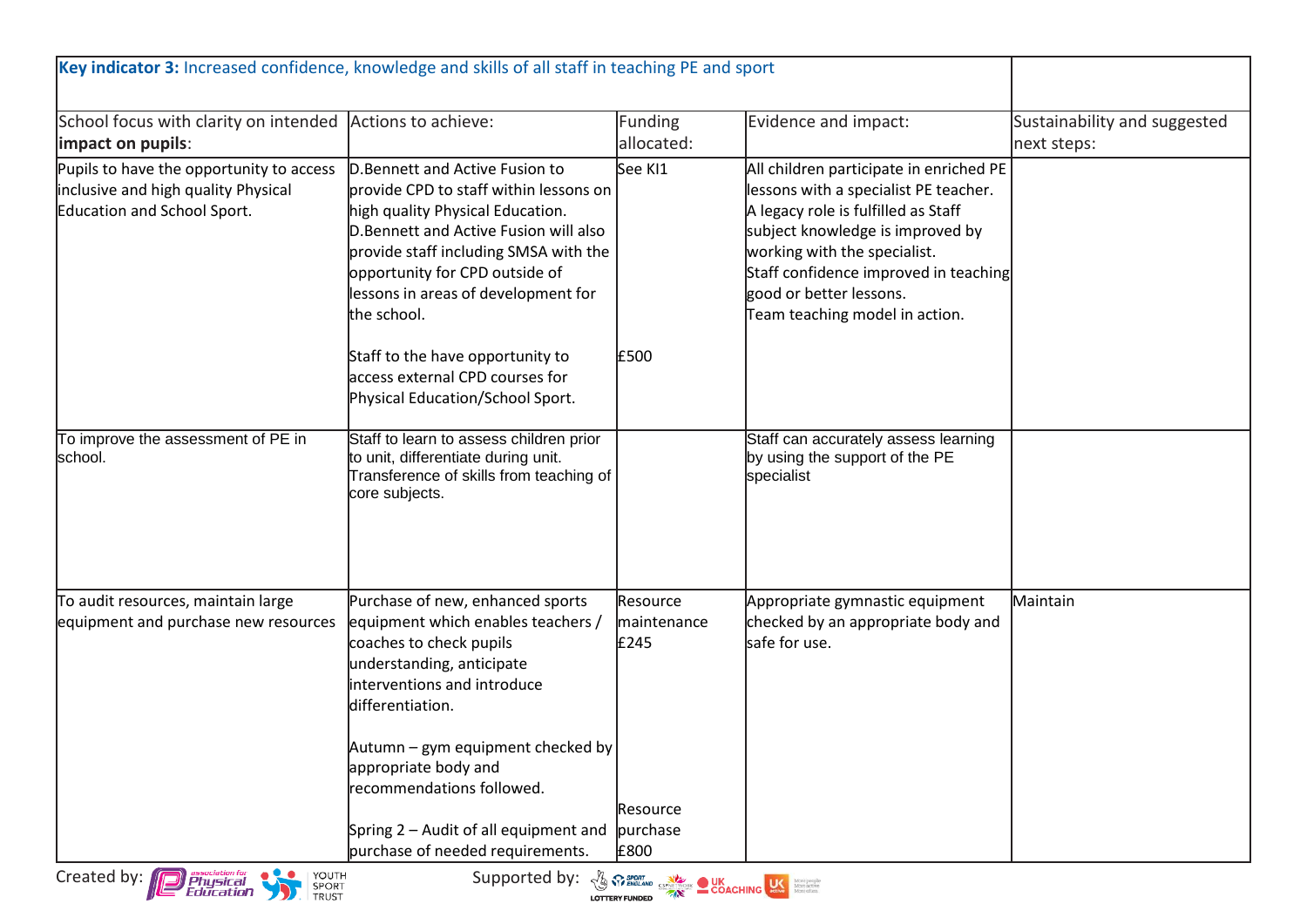| Key indicator 4: Broader experience of a range of sports and activities offered to all pupils                        |                                                                                                                                                                                                                                                                                           |                                           |                                                                                                                                                                                                   |                                             |
|----------------------------------------------------------------------------------------------------------------------|-------------------------------------------------------------------------------------------------------------------------------------------------------------------------------------------------------------------------------------------------------------------------------------------|-------------------------------------------|---------------------------------------------------------------------------------------------------------------------------------------------------------------------------------------------------|---------------------------------------------|
| School focus with clarity on intended<br>impact on pupils:                                                           | Actions to achieve:                                                                                                                                                                                                                                                                       | <b>Funding</b><br>allocated:              | Evidence and impact:                                                                                                                                                                              | Sustainability and suggested<br>next steps: |
| To provide the opportunity to access<br>sport in high quality venues both within<br>and outside the local community. | D. Bennett to co-ordinate the Mini<br>Olympics events for both KS1 & KS2<br>at the English Institute of Sport in<br>Sheffield. The children will use the<br>facilities at Wath Comprehensive and<br>Wath Cricket Club for the competition<br>calendar.                                    | £133 (venue hire)                         |                                                                                                                                                                                                   |                                             |
| To provide the opportunity to participate<br>in a variety of sports.                                                 | All pupils will experience varied sports Equipment<br>activities within PE lessons,<br>playground activities and in the<br>competition calendar.<br>School to purchase new sports<br>equipment to facilitate.<br>Make use of the school grounds to<br>provide a variety of opportunities. | (see KI1)<br>£1954.18 fence<br>£799 grass | Increased participation in a variety of<br>sporting activities.<br>Carpark fenced to allow for flat area of<br>field to be used for activity.<br>Grounds maintained.<br>Pitch and track markings. |                                             |
| To increase participation in school sports<br>clubs                                                                  | Cricket, Athletics and Multi-skills clubs<br>set up                                                                                                                                                                                                                                       |                                           | A greater percentage of children<br>taking part in sporting clubs                                                                                                                                 |                                             |
| Key indicator 5: Increased participation in competitive sport                                                        |                                                                                                                                                                                                                                                                                           |                                           |                                                                                                                                                                                                   |                                             |
| School focus with clarity on intended Actions to achieve:<br>impact on pupils:                                       |                                                                                                                                                                                                                                                                                           | <b>Funding</b><br>allocated:              | Evidence and impact:                                                                                                                                                                              | Sustainability and suggested<br>next steps: |